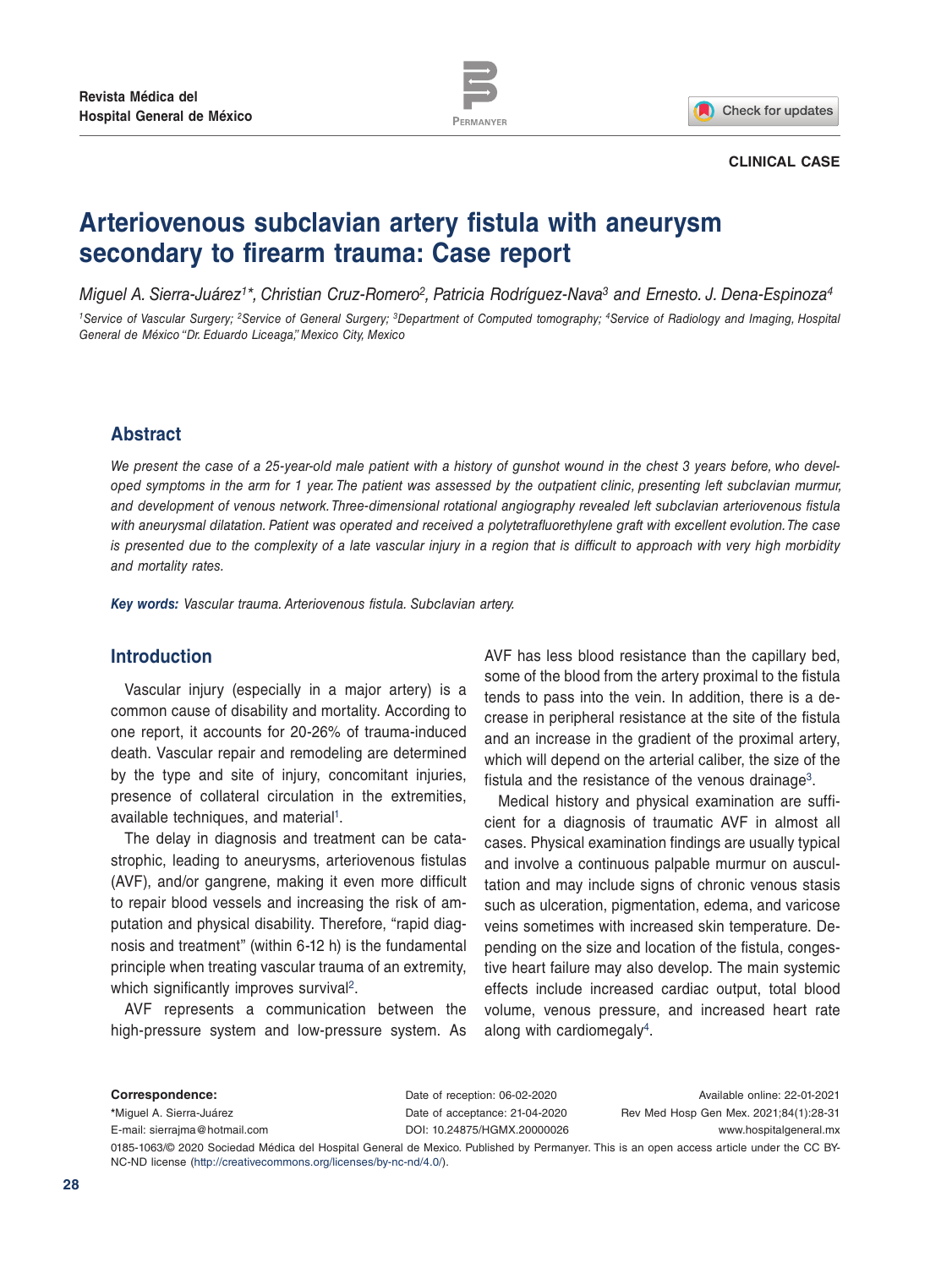## **Case study**

A male patient, with a previous firearm injury in the anterior aspect of the chest (left clavicle region), consulted with a private doctor 3 years ago, because of an arm edema and pain. The doctor decided to refer the patient to vascular surgery. On admission to the outpatient clinic, asymmetry of the shoulder and left arm was observed due to the presence of increased volume, abundant collateral venous network, 3 mm cephalic vein with pulsed flow, and increased temperature in the clavicular region was felt with continuous murmur on auscultation with absent left ulnar and radial pulse. Angiography was requested where it was possible to view vascular injury of the left subclavian artery with AVF that leads to an increase in venous pressure with multiple collateral venous networks in the elbow and arm, aneurysm sac of the subclavian artery with arteriomegaly, and tortuous vessels of the arm (Fig. 1).

The patient was scheduled for an open surgery in the operating room. He was placed in a supine position; the head was turned toward the right shoulder with vertical roll placement between the scapulae (Fig. 2). A 10-cm long incision was made parallel to the clavicle (trans-clavicular), as well as dissection of the sternocleidomastoid and omohyoid muscle at the clavicular head level. The clavicle was exposed and the fat pad was separated with Gigli saw, with exposure of anterior scalene muscle and external jugular vein. The phrenic nerve was isolated with disinsertion of the anterior scalene muscle to achieve exposure of the subclavian artery. During the layer-by-layer dissection, multiple high-flow venous networks could be seen, which were exposed and ligated. Thrill was palpated at the exposure level of the control proximal subclavian artery and veins, as well as distal control with vascular ligation (Surg-I-Loop). Because of fibrosis and tissue adhesion, no thoracic duct was identified. Arterial aneurysm sac was opened and the fistula hole was identified with the subclavian vein, which was stitched with 5-0 continuous prolene suture. A ringed polytetrafluorethylene (PTFE) vascular graft straight 7-mm was implanted with 6-0 prolene suture (Fig. 3). Surgical time corresponded to hours with general anesthesia with tracheal intubation.

Patient presented with a pneumothorax, which was managed with tube thoracostomy. The patient evolved toward improvement with a three-phase radial and ulnar pulse of good intensity in the left arm, absence of murmur and collapse of the venous networks, as well as scarce chylous fluid leakage through the endopleural



**Figure 1. A-B:** three-dimensional rotational angiography. Arteriovenous fistula of the left subclavian artery is observed with arterial aneurysm and venous hypertension (arteriomegaly of the arm vessels).



**Figure 2. A-B:** increased volume of shoulder and arm with multiple dilated venous networks. Continuous murmur is auscultated in left subclavian artery with absence of radial and ulnar pulse.



**Figure 3. A:** exposure of left subclavian artery of appreciable aneurysm sac after removal of clavicle, **B:** ringed polytetrafluorethylene vascular graft straight.

tube, which was removed on the  $5<sup>th</sup>$  day. The patient was discharged due to improvement, under control by the outpatient clinic. The patient remained in hospital for 7 days for the procedure and the follow-up consultation took place 2 months later, where he was discharged due to full recovery (Fig. 4).

#### **Discussion**

The overall incidence of subclavian artery and axillary nerve injuries is often due to penetrating trauma, representing < 9% of all vascular injuries. Subclavian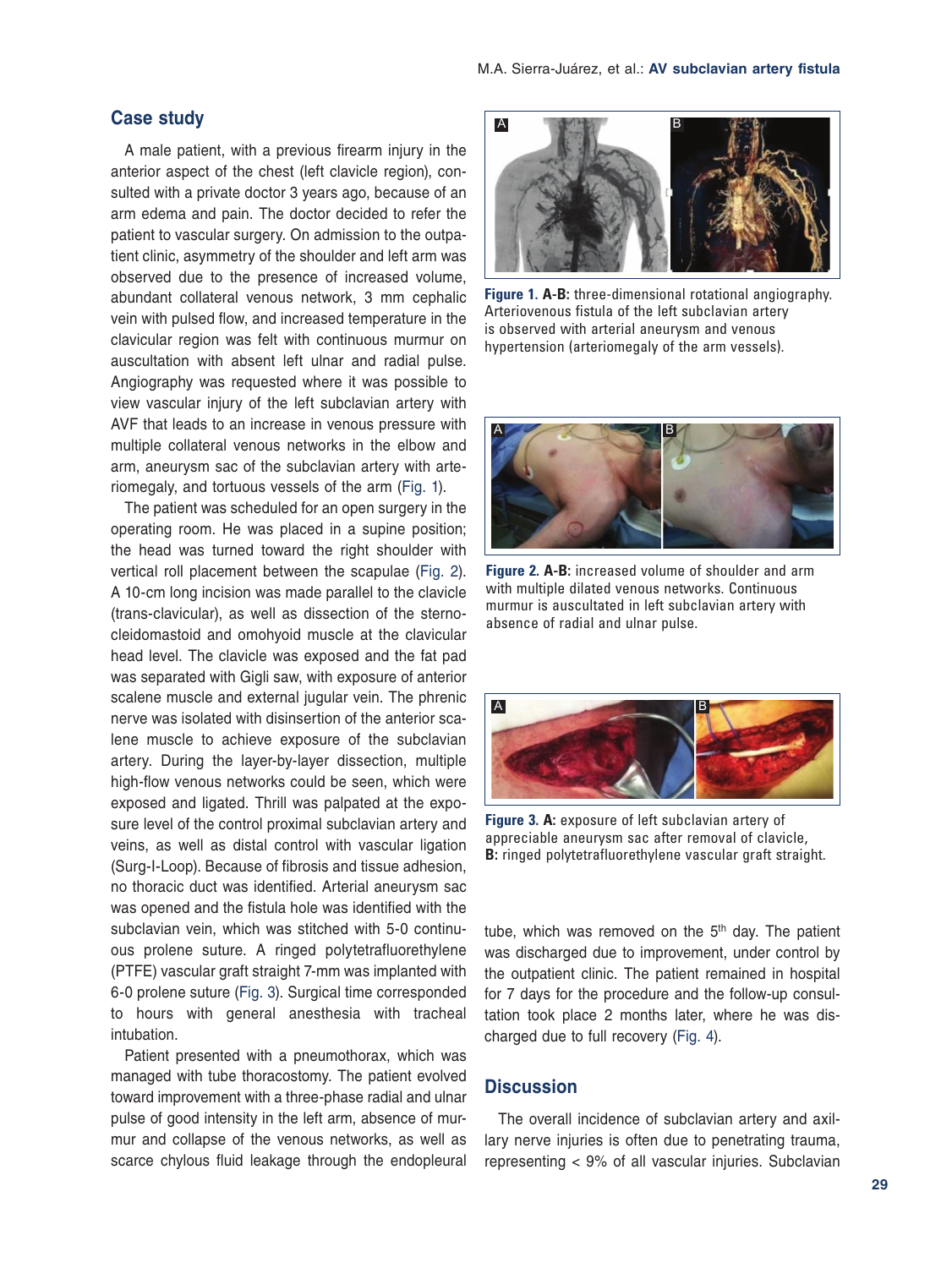

**Figure 4. A-B:** surgical result of left subclavian arteriovenous fistula closure with absence of venous hypertension with normal radial and ulnar pulse.

artery injuries are associated with high mortality rates and remain fatal, despite advances in modern medicine. Management is particularly challenging due to the anatomical location with the third portion of the subclavian artery located within the chest cavity, which makes exposure difficult, because of the numerous neurovascular structures. Thus, the risk of collateral damage during vascular repair or associated injuries is increased. The subclavian muscle, clavicle, first rib, and deep cervical fascia, as well as the acromioclavicular ligaments and axillary fascia protect the subclavian artery. In addition to difficult exposure, open vascular repairs are associated with longer surgical time, more hospitalization days and higher incidence of post-operative complications<sup>5</sup>. We presented the case of a firearm injury in the subclavian artery that turned into a high-output fistula with venous hypertension and aneurysm sac. This type of injury is very complex to repair due to the difficulties in accessing the anatomical structures. Sometimes, it is necessary to remove the clavicle to improve exposure and be able to have better vascular control of the healthy proximal and distal ends of the vascular network.

Traditional open surgery with direct vascular repair has been the mainstay of surgical management using many approaches, including midline sternotomy, anterolateral thoracotomy involving supra and infra-clavicular and trans-clavicular approaches. Chest wall rigidity and disruption of tissue layers due to trauma can make it difficult to control bleeding in open surgery. As for the access to proximal subclavian and axillary artery injuries, the mortality rate has been reported as high as 30%<sup>6</sup>. The decision regarding the best approach is fundamental. The trans-clavicular approach was chosen because the injury was located in the medial third of the clavicle, making a thoracic approach difficult. This approach would allow us, if necessary, to extend the incision toward the axillary region. In some cases, even extending the incision toward the thorax. Limb loss rates of 2.9% have been reported in patients with subclavian and axillary vessel injuries. Combined arterial and venous injuries are rare but associated with a mortality rate of up to 61% in patients who are still alive on hospital admission<sup>7</sup>. Injuries to the subclavian artery and vein with the consequent formation of a fistula prevented rupture of the vessel with hemorrhage to the chest and hemorrhagic shock, which meant that the patient remained asymptomatic for several years but developed high venous hypertension with early signs of fluid overload.

Ostovan presents the endovascular repair of traumatic subclavian-axillary artery dissection in four patients with limb ischemia successfully managed by the endovascular approach with an uncoated self-expanding metal stent. This led to excellent immediate results with limb recovery and without further complications<sup>8</sup>. Endovascular therapy to repair subclavian injuries is a viable option but has some contraindications: large lesions, absence of proximal neck anchorage, discrepancy between proximal and distal end vessels, impossibility of vessel catheterization, and injuries that require exploratory surgery, hematoma with compression symptoms, and infected injuries. The deformity that occurred in the vessels due to the high output fistula caused the artery to be deformed (arteriomegaly) which made the anchoring of the stent impossible because of the discrepancy in the lumen of the vessels.

A National Trauma Data Bank® review searched for all traumatic axillosubclavian artery injuries (ASAI) over 2 years 2010-2012 and retrospectively for a single center for consecutive patients with ASAI between January 2010 and August 2014. The review included 511,286 patients with 520 SAI, with an incidence of 0.1%. Endovascular therapy was used in 76 patients (14.7%) versus open repair in 280 patients (53.8%), resulting in a series in which 30% of the stents were occluded within 132 days. The published literature is difficult to interpret due to publication bias favoring successful outcomes. Poor follow-up prevents a management strategy of interval surveillance of stents, with intervention reserved only for those with stenosis in the stent in an effort to help primary patency of stenting<sup>9</sup>. One of the great advantages of open surgery compared to stenting, despite its risks, is the presence of long-lasting patency. We used a PTFE graft, as we did not have a suitable venous graft in terms of diameter.

Maués reports the case of a patient with a firearm injury with a computed tomography scan showing a subclavian AVF, which was repaired with an  $8 \times 100$  mm coated stent